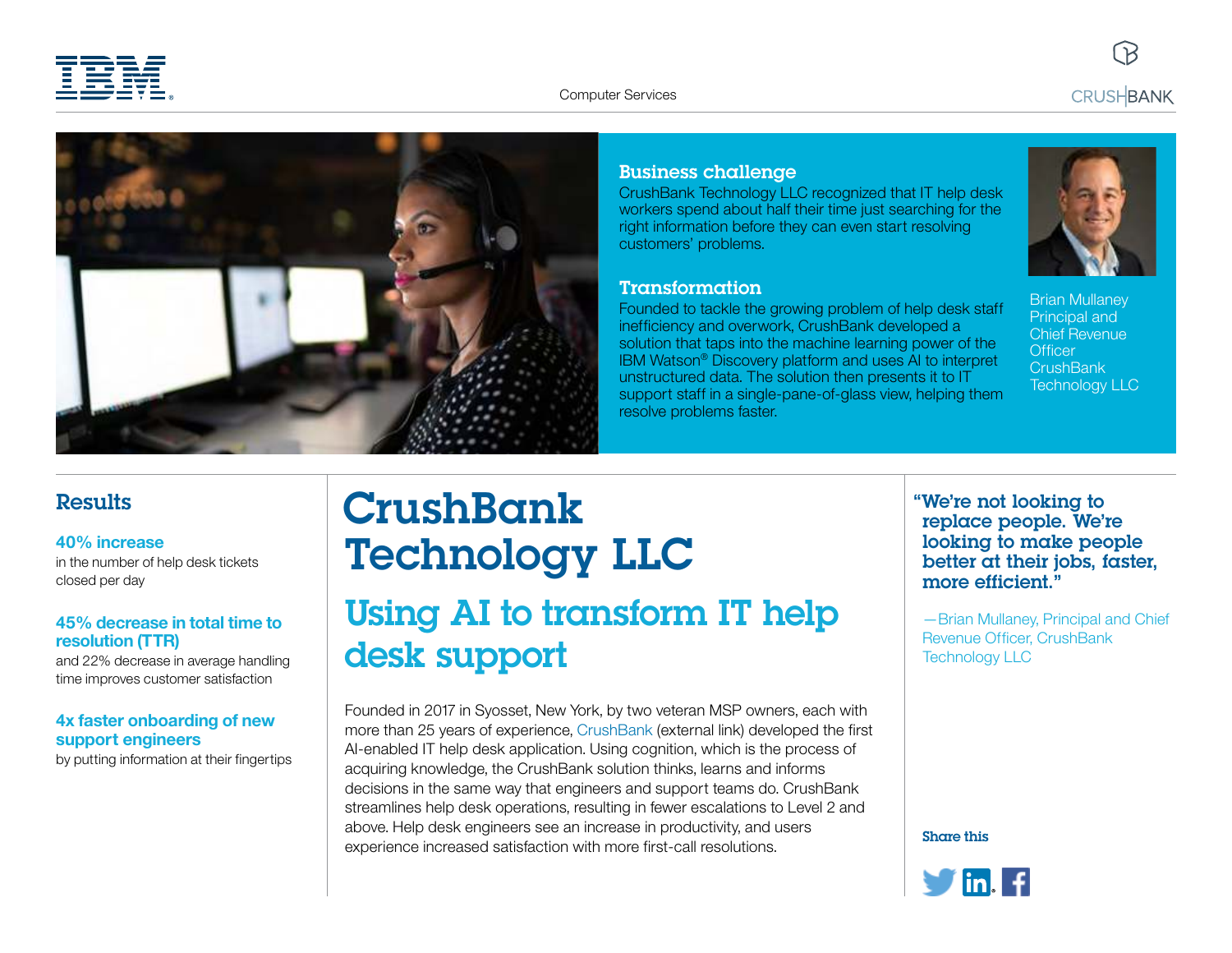# Help desk agents drowning in information

The help desk support technician who can quickly find answers and solve an IT application user's problem is the unsung hero of any IT department or firm, especially for Managed Service Providers (MSPs). MSPs have been around for over two decades, ever since companies realized that it was more cost effective to focus on their core competencies and let someone else manage their IT. Often, the same help desk engineer at an MSP will be asked to troubleshoot multiple applications supporting vastly different customers in the course of a single shift. Yet, even when the help desk closes a ticket, about 50% of customers feel that their problem has not been resolved adequately.

The founders of CrushBank know firsthand the challenges that IT support staff face in trying to provide personalized service. For more than 20 years, they operated an MSP in the New York metropolitan area that supported several lines of business for customers ranging from 100-person law firms to 1,500-person medical practices and everything in between.

Help desk engineers are expected to be experts in both the IT applications and in their customers' specific configurations, history and issues. When customers call in to the help

desk with a problem, they expect that the presumed expert will resolve it without excuses, and without delay. CrushBank recognized that with the growing layers of technology piling up in most companies, those expectations of instant resolution were becoming nearly impossible for help desk staff to meet.

According to Brian Mullaney, Principal and Chief Revenue Officer at CrushBank, this current informationprovision model is proving increasingly inefficient and costly to the MSP for several reasons.

First, there is the vast amount of information that the help desk engineer must sift through. "It's a struggle for these organizations to extract all that data and turn it into useful information on the spot while they're being challenged and bombarded by their clients on the phone," he says. "Eighty percent of the data that IT firms are accessing is unstructured. It's not in a metadata field that you can pull out of a database."

In Mullaney's experience, around 50% of an engineer's time is spent just searching for information before they can even begin to troubleshoot the customer's problem. This leads to a second problem for firms: a direct impact on their bottom line. Help desk engineers are paid to solve problems, but only half their time is spent doing so. As he points out, "Half of [their salary] is going to just

finding information before the first morsel of technical competency is leveraged...."

Finally, the reality is that highly experienced and knowledgeable IT help desk personnel are getting harder to find and keep. Most IT graduates now gravitate toward jobs in application development. Further compounding the problem is the high turnover rate among personnel—38.3% every year, according to Mullaney. So companies that invest the six months of time and expense to train and onboard help desk engineers see that money walk out the door only 18 months later.

It was clear to CrushBank that IT firms that continue to operate with this traditional help desk model will certainly face a fourth consequence: a blow to their customer experience and a reduction in customer satisfaction.

CrushBank's founders decided they wanted to disrupt the traditional IT support help desk model by using AI technology to quickly sift through both structured and unstructured data to revolutionize the way MSPs and other IT service firms provide information and services to their customers.

"This is a problem that has haunted this space, this industry, for a really long time," says David Tan, Chief Technology Officer and Co-founder of CrushBank. "We needed a really powerful platform that could help us combine all that information, compile it and present it back to the end users. When we found Watson and saw what IBM was doing, we knew it would be a great fit for the solution we were building."

## Using AI to interpret and deliver information

CrushBank approached IBM and soon became one of the original Watson ecosystem partners who used Watson application programming interfaces (APIs) for business purposes. As CrushBank experimented with the early Watson Natural Language Processing (NLP) products and APIs, it became clear that the machine learning and AI technology could be turned into a viable offering to other service providers.

In early 2019, CrushBank launched its eponymous CrushBank solution running on the IBM Watson Discovery platform to perform AI-assisted searches that enable help desk personnel to quickly find the most relevant information to solve customers' problems. The solution takes in an organization's structured and unstructured support information and interprets it using machine learning algorithms and presents it to the help desk engineer in a useable format.

CrushBank hosts the software as a service (SaaS) solution to MSP and industry customers on a per user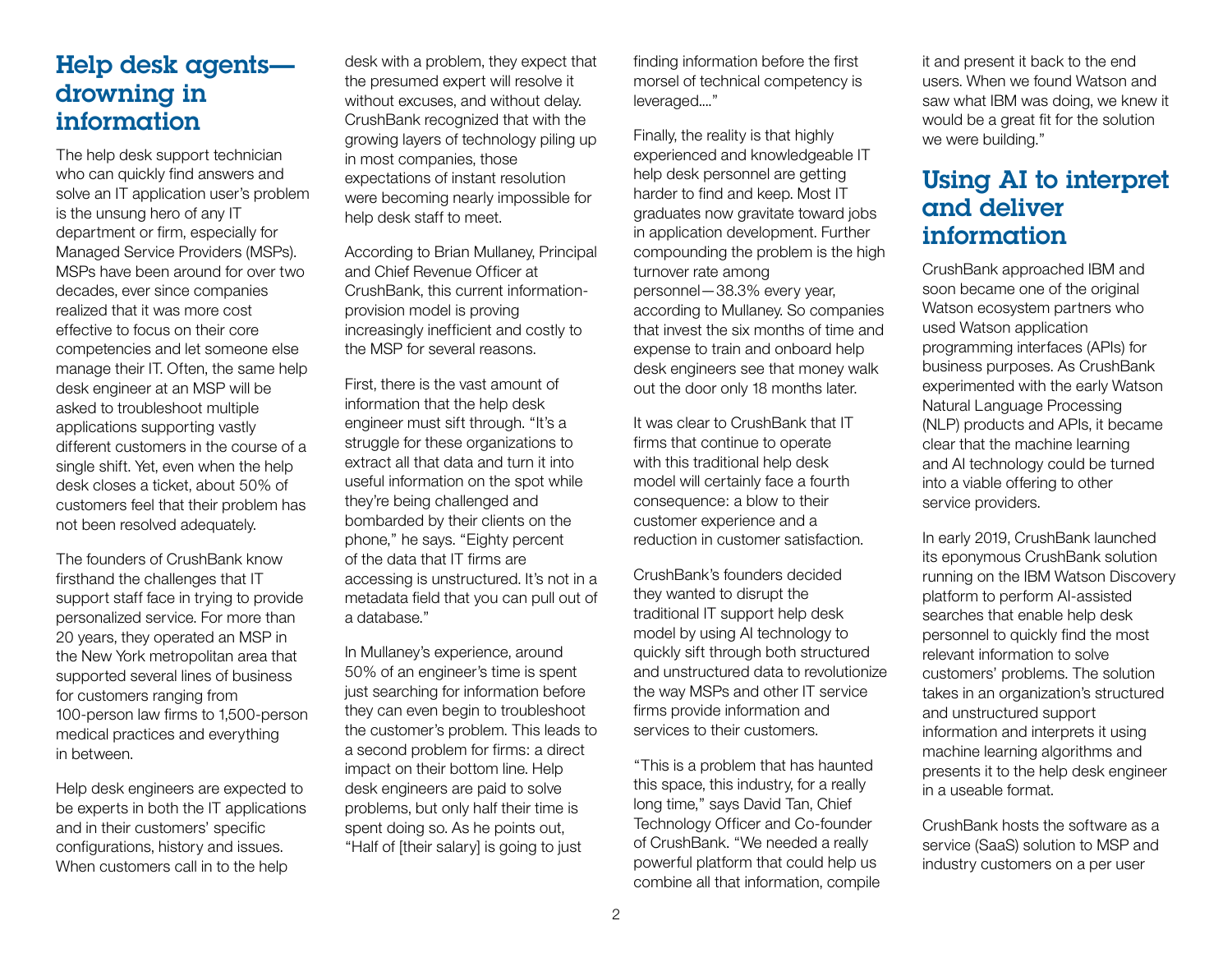basis. It comes preloaded and pretrained with documentation from key manufacturers such as Microsoft and trusted community expert updates from StackExchange. CrushBank then adds all the relevant support information from its customers' systems, including unstructured data such as call logs and ticket notes, into the Watson Discovery platform.

To quickly find product and customer information, help desk engineers are able to query all the resources that they would typically retrieve from separate systems using a singlepane-of-glass web interface. The machine learning capabilities of the IBM Watson Discovery solution continuously refine and improve its search and results capabilities. This continuous filtering ultimately creates a bank of intellectual property that help desk workers can tap into for instant answers.

Even the smallest firm of 5 - 10 employees can use the CrushBank solution. And, in a marketplace that constantly changes through a rising number of mergers and acquisitions, the solution becomes even more valuable and important, according to Mullaney. "Every time you put two companies together, that's two systems that don't talk to each other," he says. "And CrushBank can pull those systems together and make them intelligent and legible from one dashboard."

Early on, CrushBank realized that teaming with IBM would allow it to focus on the front-end user interface (UI) and user experience (UX), while IBM continues to improve and enhance the underlying AI technology behind its solution. "We're a faster, more responsive, more agile organization because somebody bigger and better is dealing with the platform," says Tan.

CrushBank recently launched two new services based on its proprietary offering and IBM Watson Discovery technology.

The first, Resolve, simplifies the help desk engineers' work even further. They select an assigned ticket and click "work on ticket," and the CrushBank application returns the best suggested information from the available resources. "It threads the results onto one pane of glass listed in order of clearly identified and order of confidence," says Tan. It further speeds the problem-resolution process and provides information that a newer user might not otherwise know to look for or consider.

The other service, Insight, as its name suggests, uses the power of the IBM Watson Discovery platform to help MSPs uncover insights that previously lay buried in the vast repository of their help desk interaction data. A key feature of the Insight module is root cause analysis. Before developing this solution, a customer might not notice an emerging problem with one of its supported systems unless tickets were very well categorized

and tagged up front, which is often not the case. Although 10 calls or tickets might have the same root cause, a problem can manifest itself in different ways, or end users might report it differently.

Tan explains: "Sometimes someone will call up and say, 'I can't log in to my system.' Sometimes someone will say they can't log in to Citrix. Sometimes someone will say, 'my password doesn't work.' All of those may have the same exact cause and resolution. And once people actually start working on it and put their notes in, [Insight] can highlight that and pull that out and make that information available."

Ultimately, the CrushBank solutions enable help desk employees to work smarter, not harder, with the help of AI. As Mullaney says, "It's about taking the efficiencies that are available and driving them down to the employees to make them better employees."

# More efficient employees happier customers

The results for CrushBank's customers that have embedded the solution into their help desk workflow and require their engineers to use it have been nothing short of phenomenal. Since its launch at the beginning of 2019, the CrushBank solution, based on IBM Watson Discovery technology, has fielded

approximately 500,000 queries, and that number is rising exponentially as more companies adopt it.

The AI-powered CrushBank solution reduces the average time-toresolution of help desk tickets significantly—often by 40% - 50%. And faster resolution time means that the help desk can close more tickets in a day.

"We're seeing about a 40% increase in the number of tickets that our customers can close a day," says Tan. "So that obviously means they can grow the business. They can bring in more customers, they can expand without having increased headcount."

"CrushBank is not a tool," asserts Mullaney. "CrushBank is an employment efficiency function. It provides the ability for a company to take the technology and make its biggest cost structure, its payroll, wildly more effective and wildly more profitable."

For MSPs that spend up to half of their revenue on payroll, having an efficient and effective staff can generate big returns in scale and profit. "It's just simple efficiency, and efficiency equals profit," Mullaney concludes.

Mullaney makes it clear that the goal of using the CrushBank applications is not to reduce headcount. "We use the term 'employee-machine partnership,'" he says. "We're not looking to replace people. We're